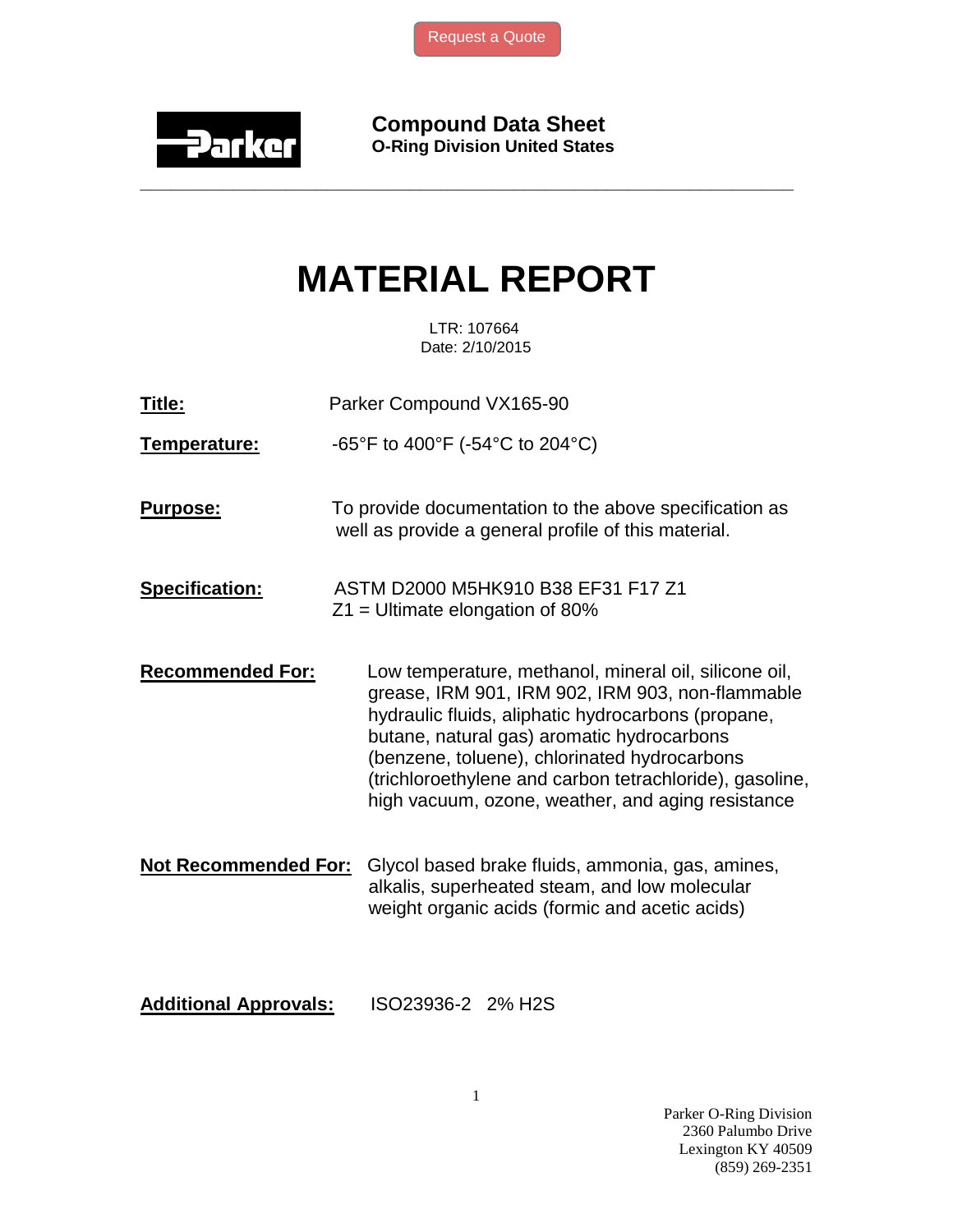## **REPORT DATA**

ASTM D2000 M5HK910 B38 EF31 F17 Z1

|                                                                                                                                                                                               | <b>Test</b>        | <b>Spec</b>                           | <b>VX165</b>                  |
|-----------------------------------------------------------------------------------------------------------------------------------------------------------------------------------------------|--------------------|---------------------------------------|-------------------------------|
| <b>Original Physical Properties</b>                                                                                                                                                           | <b>Method</b>      | Limits                                | <b>Results</b>                |
| Hardness, Shore A, pts.                                                                                                                                                                       | ASTM D2240         | $90 \pm 5$                            | 90                            |
| Tensile Strength, Mpa, min                                                                                                                                                                    | ASTM D412          | $10 \text{ min}$                      | 14                            |
| Ultimate Elongation, % Z1                                                                                                                                                                     | ASTM D412          | 80                                    | 92                            |
| <b>Compression Set</b><br>22 hrs.@ 175°C Basic<br>Percent of original deflection, max                                                                                                         | ASTM D395 Method B | 35                                    | 12                            |
| <b>Compression Set</b><br>22 hrs. @ 200°C B38<br>Percent of original deflection, max                                                                                                          | ASTM D395 Method B | 50                                    | 15                            |
| <b>Dry Heat Resistance</b><br>70 hrs. @ 250°C Basic<br>Hardness Change, pts.<br>Tensile Change, %<br>Elongation Change, % max                                                                 | ASTM D573          | ± 15<br>± 30<br>$-50$                 | $+2$<br>$-17$<br>$-20$        |
| <b>Fluid Immersion</b><br>IRM 901, (70 hrs. @ 150°C) Basic<br>Volume Change, % max                                                                                                            | ASTM D471          | $+10$                                 | $+2$                          |
| <b>Fluid Immersion</b><br>Reference Fuel C, (70 hrs. @ 23°C) EF31<br>Hardness Change, Shore A pts.<br>Tensile Strength Change, % max<br>Ultimate Elongation Change, % max<br>Volume Change, % | ASTM D471          | ± 5<br>$-25$<br>$-20$<br>$0$ to $+10$ | - 5<br>$-23$<br>$+12$<br>$+9$ |
| Low Temperature Brittleness F17<br>Nonbrittle after 3 min. @ -40°C                                                                                                                            | <b>ASTM D2137</b>  | Report                                | Pass                          |

*"Purchaser use only. Reproduce only in full. Data pertains to items referenced only. The recording of false, fictitious, or fraudulent statements or entries on this report may be punishable as a felony under federal law"*